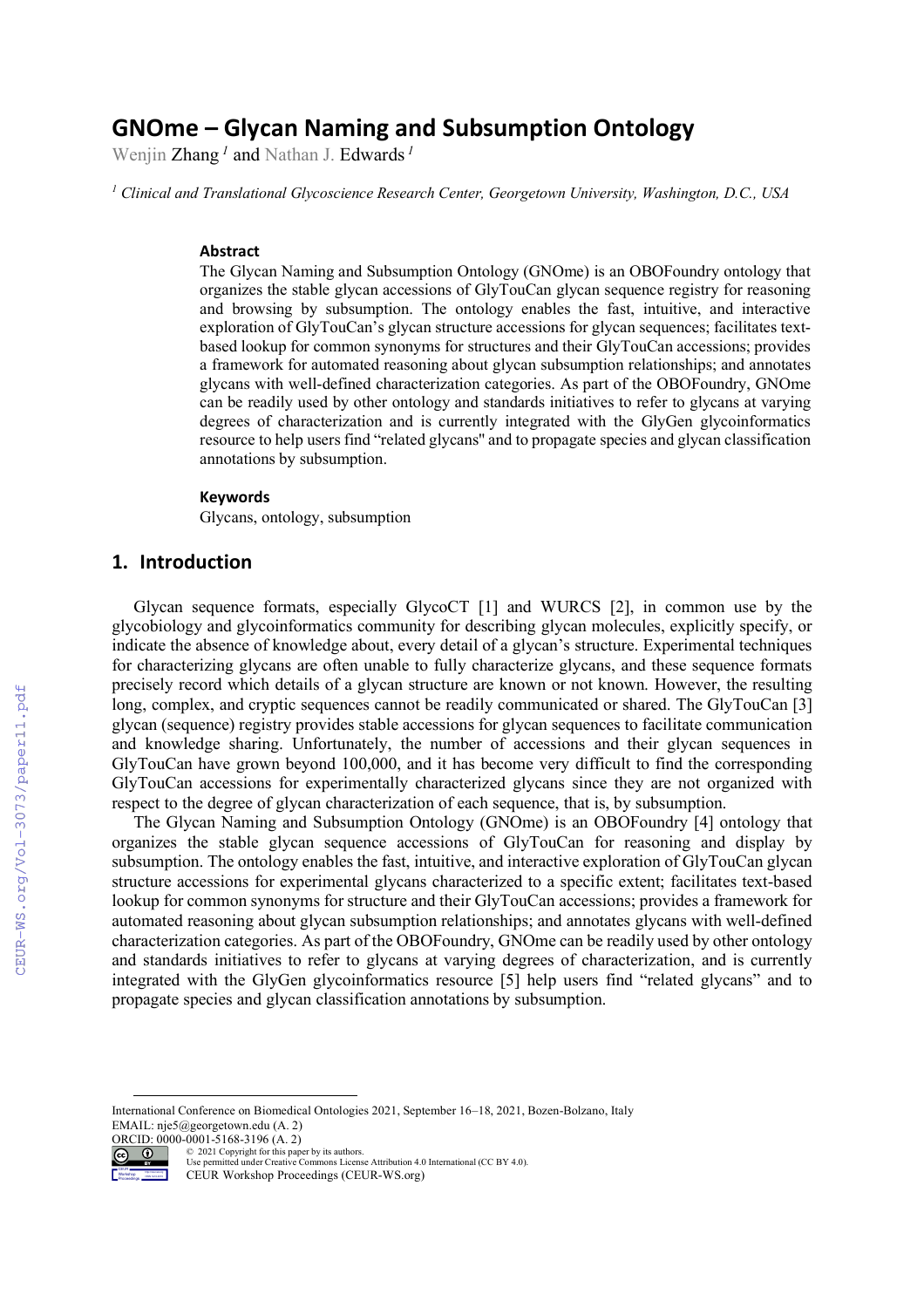### **2. Methods**

The GNOme ontology is computationally determined from the glycan sequences and accessions of GlyTouCan. The glycans, are first grouped by molecular weight, then all structures in a group aligned with each other, establishing their mutual subsumption relationships. Redundant subsumption relationships, which can be established by transitivity of the subsumption partial order, are removed. The subsumption-based characterization categories, in most characterized to least characterized order: Saccharide, Topology, Composition, Base Composition, and Molecular Weight are derived from the ROCS ontology [6] developed by the GlyTouCan project. Each subsumption category indicates the partial presence or complete absence of specific information in the structure description sequence. While the molecular weight category is not part of ROCS, it can be readily computed from the structure description, is often the result of mass-spectrometry based glycan characterization, is invariant with respect to our subsumption definition, and represents the grouping that drives our computational alignment strategy. The removal of specific classes of structural information can transform a structure to another with a subsuming characterization category, though not all such transformations will be reflected by a registered sequence in GlyTouCan. Table 1 shows the categories and the specific information whose absence defines membership in each category.

#### **Table 1**

GNOme subsumption categories and missing structure information. X indicates the complete absence of the indicated structure information.

| <b>Subsumption</b><br>Category | <b>Superclass</b> | Stereochemistry | Linkage & Ring<br><b>Information</b> | Anomers &<br><b>Carbon Bond Positions</b> |
|--------------------------------|-------------------|-----------------|--------------------------------------|-------------------------------------------|
| Molecular Weight               | Χ                 | Х               | Χ                                    |                                           |
| <b>Base Composition</b>        |                   | χ               |                                      |                                           |
| Composition                    |                   |                 |                                      |                                           |
| Topology                       |                   |                 |                                      |                                           |
| Saccharide                     |                   |                 |                                      |                                           |

We automatically categorize and partition the glycans based on the presence or absence of these specific pieces of information and determine whether the glycan sequences in a molecular weight group are related by the removel transformations described above.

The GNOme ontology uses GlyTouCan accessions to define its primary class terms, with the required OBO Foundry structure (e.g. GNO\_G00912UN). When a glycan's sequence describes a glycan composition or base composition that is consistent with a so-called composition string that succinctly describes the number of each type of monosaccharide, we associate the composition string, in various formats, with the GNOme term, as a synonym.

When GlyTouCan accessions representing structure sequences that have been published as GNOme terms in a release are subsequently archived or replaced, this is reflected in the ontology by marking it as obsolete and indicating the replacement accession if available.

In order to support glycoinformatics resources that capture a subset of GlyTouCan's structures, GNOme also releases ontology restrictions to subsets of GlyTouCan accessions, in which only the relevant GNOme terms are retained and subsumption relationships inferred by transitivity from the primary ontology. GNOme supports ontology restrictions for GlyGen, BSCDB [7], and GlyCosmos [8].

# **3. Results and Discussion**

# **3.1. Construction of OBO Foundry Ontology**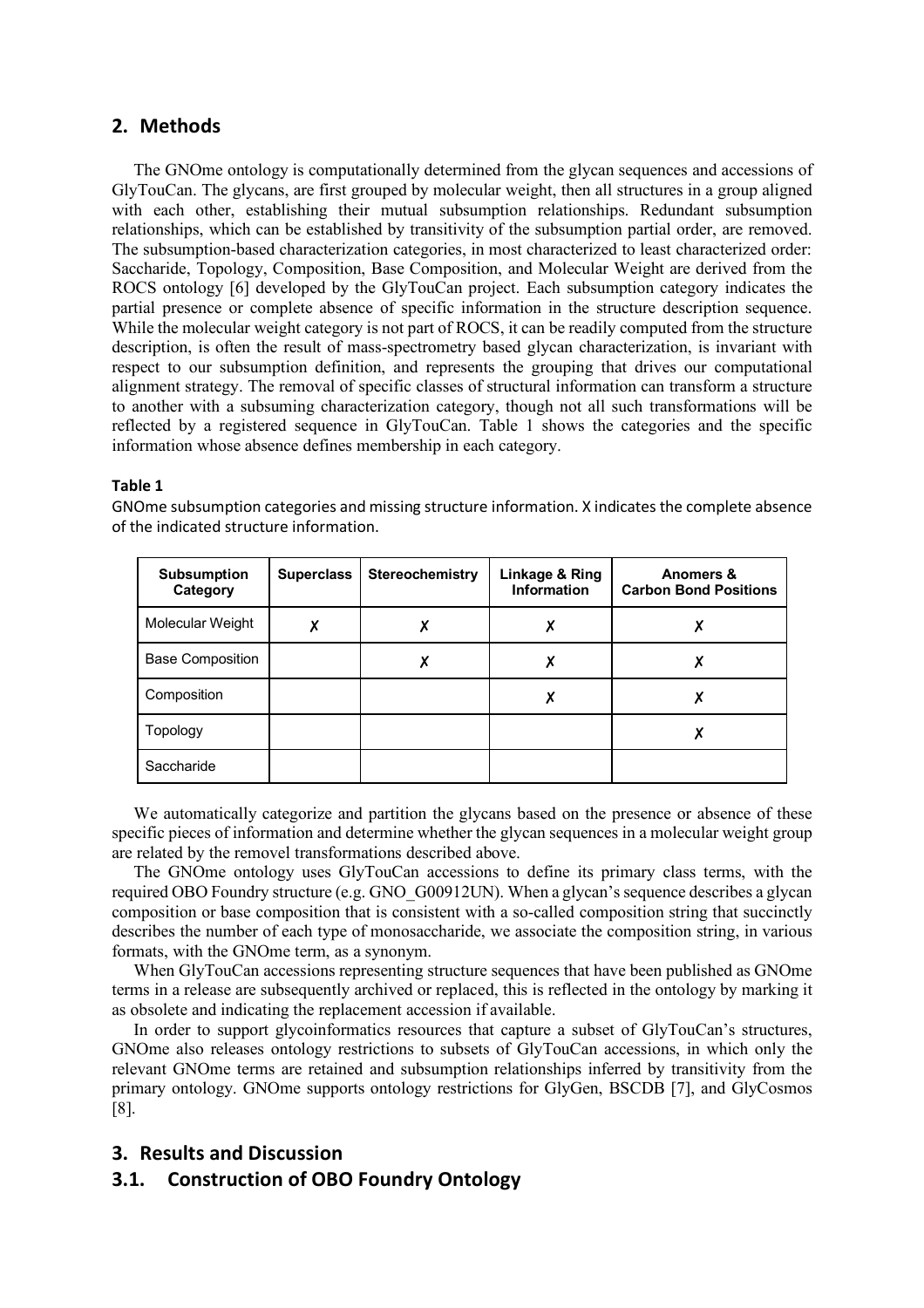The GNOme ontology has been constructed as an OBO Foundry ontology with prefix GNO and released as an OWL-format ontology with automatically generated OBO and JSON derived formats using the robot tool [9]. In addition to GNOme classes for each supported GlyTouCan accession, GNOme creates molecular weight class terms, to represent the molecular weight grouping of subsumption relationships (to two decimal places), and a root Glycan class that subsumes each of the molecular weight terms. The subclass predicate is used to represent the subsumption relationship. The subclass relationships define a DAG, not a tree, since a given structure may have multiple immediately subsuming structures.

GNOme provides a variety of annotation properties that provide more information to each class term representing a GlyTouCan accession and its sequence:

- has glytoucan *id*, has glytoucan link: GlyTouCan accession and deep linking URL to the corresponding GlyTouCan webpage.
- has subsumption category: GNOme URI of the subsumption category.
- *has\_basecomposition*; *has\_composition*; *has\_topology*: GNOme URI of the structure with the appropriate information removed, if it exists.
- *has\_structure\_browser\_link*, *has\_composition\_browser\_link*: URL of deep link to interactive GNOme browser web-applications for structures and compositions, where appropriate.
- has Byonic name, hasExactSynonym: Synonyms for the GNOme term, including specific predicate for composition strings as formatted by the Byonic glycopeptide identification search engine. *hasExactSynonym* is defined in the oboInOwl ontology.

In addition, GNOme uses the *definition* property from the Information Artifact Ontology, predicates from the oboInOwl ontology (*hasExactSynonym* in particular), and typical Web Ontology Language terms, such as *label*. The GNOme ontology strives to meet and abide by the OBO Foundry principles, adopting annotation properties consistent with other OBO Foundry ontologies, and as such is wellintegrated with ontology support services such as OntoBee [10] and OLS [11], and can be readily referenced by other OBO Foundry ontologies.

In all, GNOme (version 1.7.2, June 16, 2021) defines 11 annotation properties, 5 named instances (subsumption categories), and 111,696 classes. The classes are made up of 1 root glycan class, 1 subsumption category class, 13,698 molecular weight classes, and 97,996 classes representing GlyTouCan accessions, of which 7,775 represent GlyTouCan obsoleted accessions.

### **3.2. Interactive Exploration of Glycans by Subsumption**

The glycan structures represented by GlyTouCan accessions and sequences are not easily understood as human readable labels or other text that is the basis for the widely available ontology browsing and interrogation tools. Glycobiologists, GNOme's primary target audience, typically use so-called cartoons or images to communicate and describe a glycan structure. While these images do not necessarily reveal all details of a structure's characterization or sequence, they represent the most accessible method for interactive navigation and browsing of glycan structures. We have constructed built-for-purpose, visual, image-based web-applications for browsing and exploring glycan structures by subsumption. The web-applications rely on users to visually select from available glycan topologies and then navigate up and down the subsumption relationships by choosing visual representations of glycans that match their conceptual glycan of interest.

The Structure Browser web-application has two panes - the Topology Selector and Subsumption Navigator. The Topology Selector provides buttons to select the monosaccharide composition of the glycan of interest, displaying representative topology images in real-time as the monosaccharide composition changes. The interactive update of topologies provides feedback to the user on the types of glycan structures consistent with the current state of the monosaccharide composition buttons. Selecting a topology switches focus to the Subsumption Navigator pane, where the immediate parents (subsuming) and children (subsumed by) of the current structure are shown. A double click refocuses the Subsumption Navigator on a structure higher or lower in the subsumption hierarchy. The Composition Browser web-application works similarly but is focused on glycans with subsumption category Composition or Base Composition. A pop-up menu provides the opportunity to jump to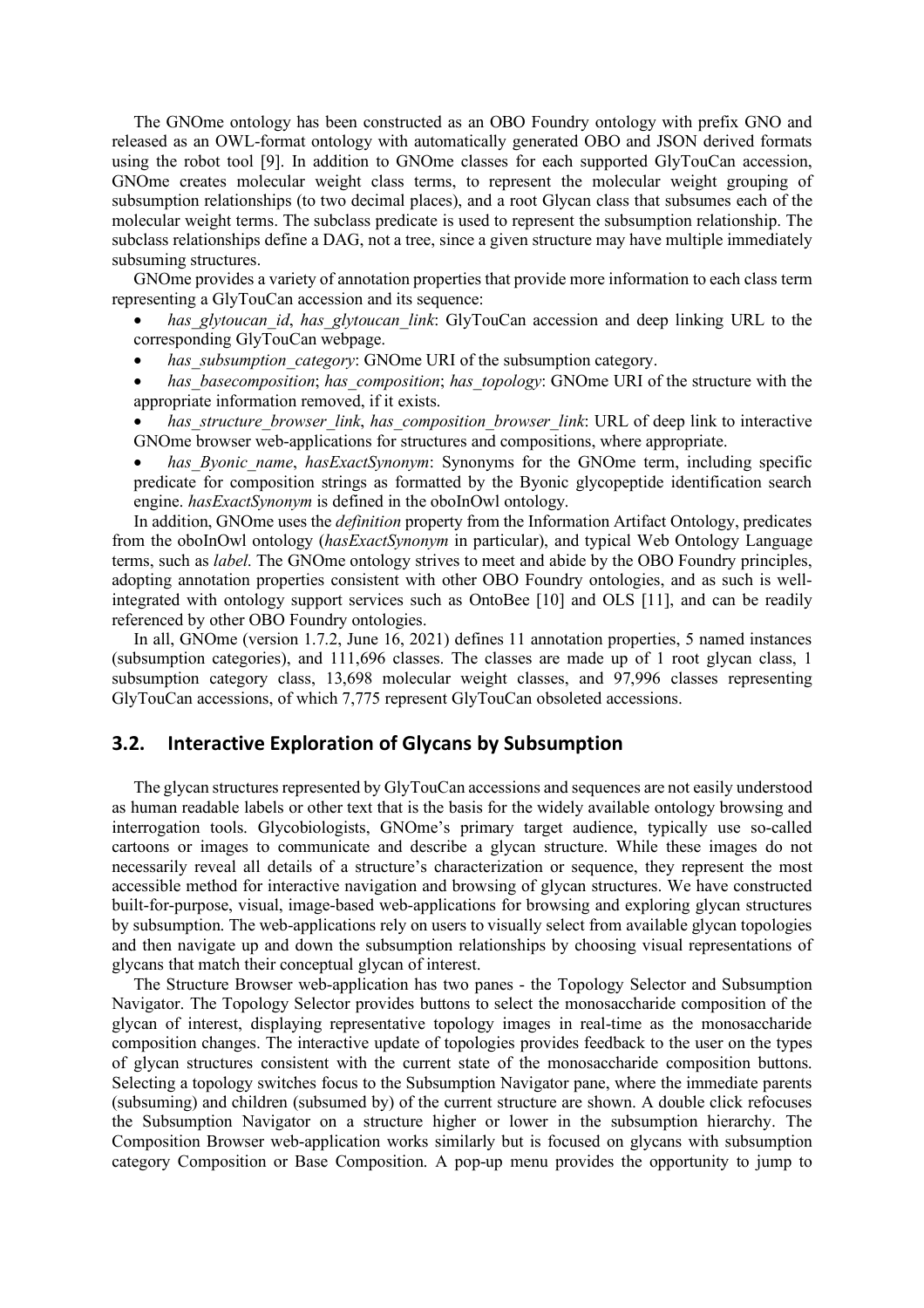GlyTouCan or GlyGen, place descendants or ancestor accessions on the clipboard, or switch between Structure and Composition Browsers.

Importantly, the Structure Browser and Composition Browser web-applications permit deep linking by GlyTouCan accession, synonym, or composition (button state), and can be embedded in other websites. Interactive users of the Browsers can use the Find or Align tools to explore subsumption near structures identified by accession, synonym, or GlycoCT/WURCS sequence. The GNOme Structure Browser, restricted to the GlyGen glycan set, is integrated with the GlyGen glycoscience knowledgebase as a "Related Glycans" button on each Glycan page; and GlyCosmos integrates the Structure Browser as one of its many glycan search strategies.

## **3.3. Automated Subsumption Reasoning**

In addition to the interactive use of the GNOme Structure Browser to find related glycans, the GlyGen project also makes use of the subsumption relationships computed and provided by GNOme for annotation propagation. A long-standing issue with glycan annotation is the scattering of annotations for a single conceptual glycan structure across many accessions related by subsumption. Massspectrometry based inference typically annotates composition or base composition category structures, while more detailed characterization techniques might determine the location of fucosylation on complex monosaccharides and carbon bond positions of glycosidic linkage. In this case, propagation of important annotations, such as the species observed with a glycan, via the subsumption relationships of GNOme, allow information known for more well characterized structure to be associated with less well characterized structures that subsume them. In addition to species, GlyGen also propagates glycan type and subtype annotations via subsumption relationships.

# **3.4. Use by Other Ontology Projects**

GNOme, as an OBO Foundry ontology, has been adopted by a number of other ontology projects, including ChEBI [12] and the Protein Ontology (PRO) [13], by the HUPO Protein Standards Initiative post-translational modification ontology (PSIMOD) [14], and the HUPO Protein Standards Initiative effect to support glycopeptide identifications in mzIdentML [15].

### **4. Conclusion**

We hope GNOme helps bridge the semantic gap between glycoinformatics data-resources and the glycobiology community they serve.

# **5. References**

- [1] Herget S, Ranzinger R, Maass K, Lieth CW. GlycoCT-a unifying sequence format for carbohydrates. Carbohydr Res. 2008 Aug 11;343(12):2162-71. doi: 10.1016/j.carres.2008.03.011. Epub 2008 Mar 13. PMID: 18436199.
- [2] Matsubara M, Aoki-Kinoshita KF, Aoki NP, Yamada I, Narimatsu H. WURCS 2.0 Update To Encapsulate Ambiguous Carbohydrate Structures. J Chem Inf Model. 2017 Apr 24;57(4):632-637. doi: 10.1021/acs.jcim.6b00650. Epub 2017 Mar 22. PMID: 28263066.
- [3] Tiemeyer M, Aoki K, Paulson J, Cummings RD, York WS, Karlsson NG, Lisacek F, Packer NH, Campbell MP, Aoki NP, Fujita A, Matsubara M, Shinmachi D, Tsuchiya S, Yamada I, Pierce M, Ranzinger R, Narimatsu H, Aoki-Kinoshita KF. GlyTouCan: an accessible glycan structure repository. Glycobiology. 2017 Oct 1;27(10):915-919. doi: 10.1093/glycob/cwx066. PMID: 28922742; PMCID: PMC5881658.
- [4] Smith B, Ashburner M, Rosse C, Bard J, Bug W, Ceusters W, Goldberg LJ, Eilbeck K, Ireland A, Mungall CJ; OBI Consortium, Leontis N, Rocca-Serra P, Ruttenberg A, Sansone SA, Scheuermann RH, Shah N, Whetzel PL, Lewis S. The OBO Foundry: coordinated evolution of